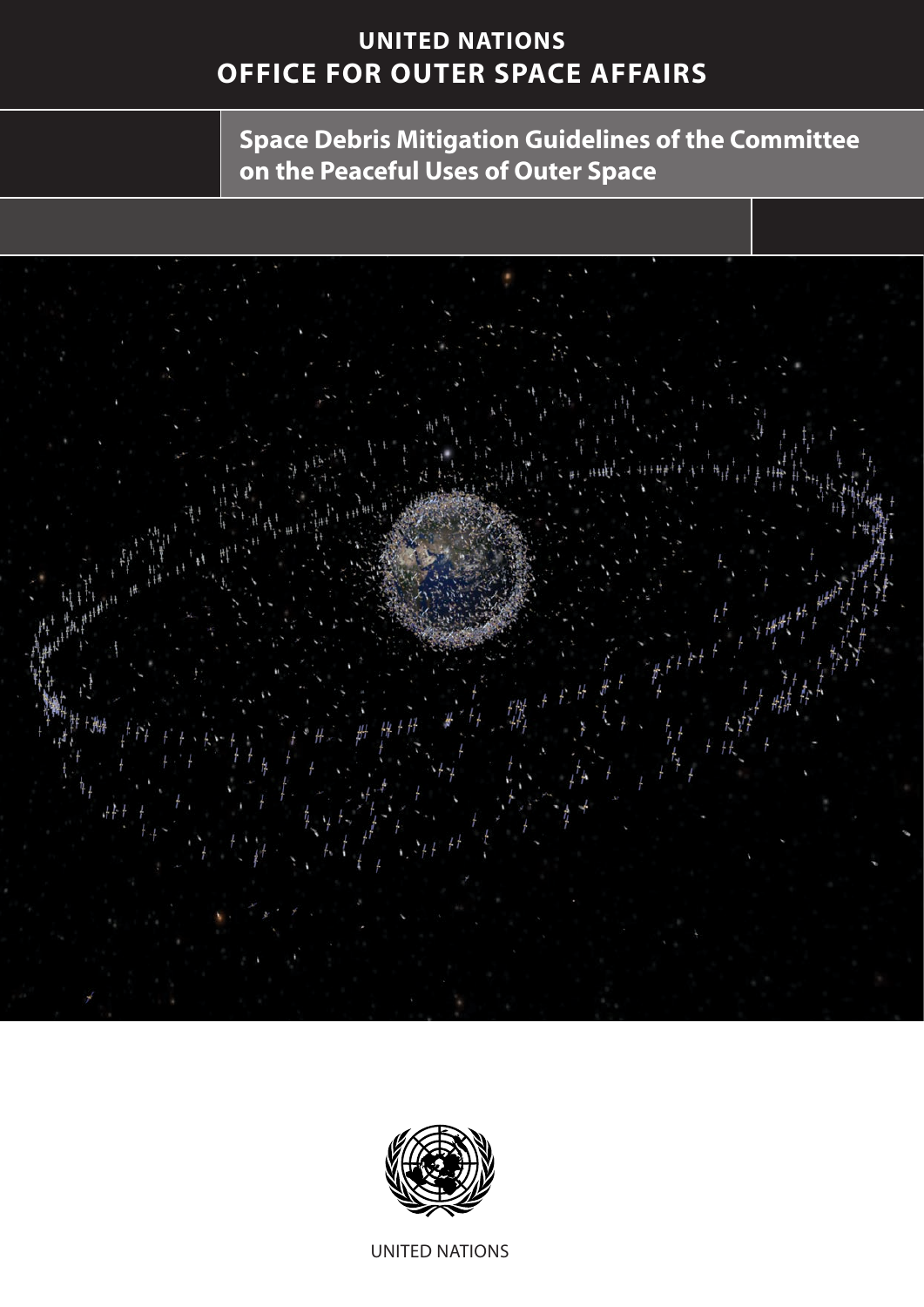Cover illustration: European Space Agency.

This image is an artistic impression. The sizes of the objects in relation to the Earth have been exaggerated for illustrative purposes.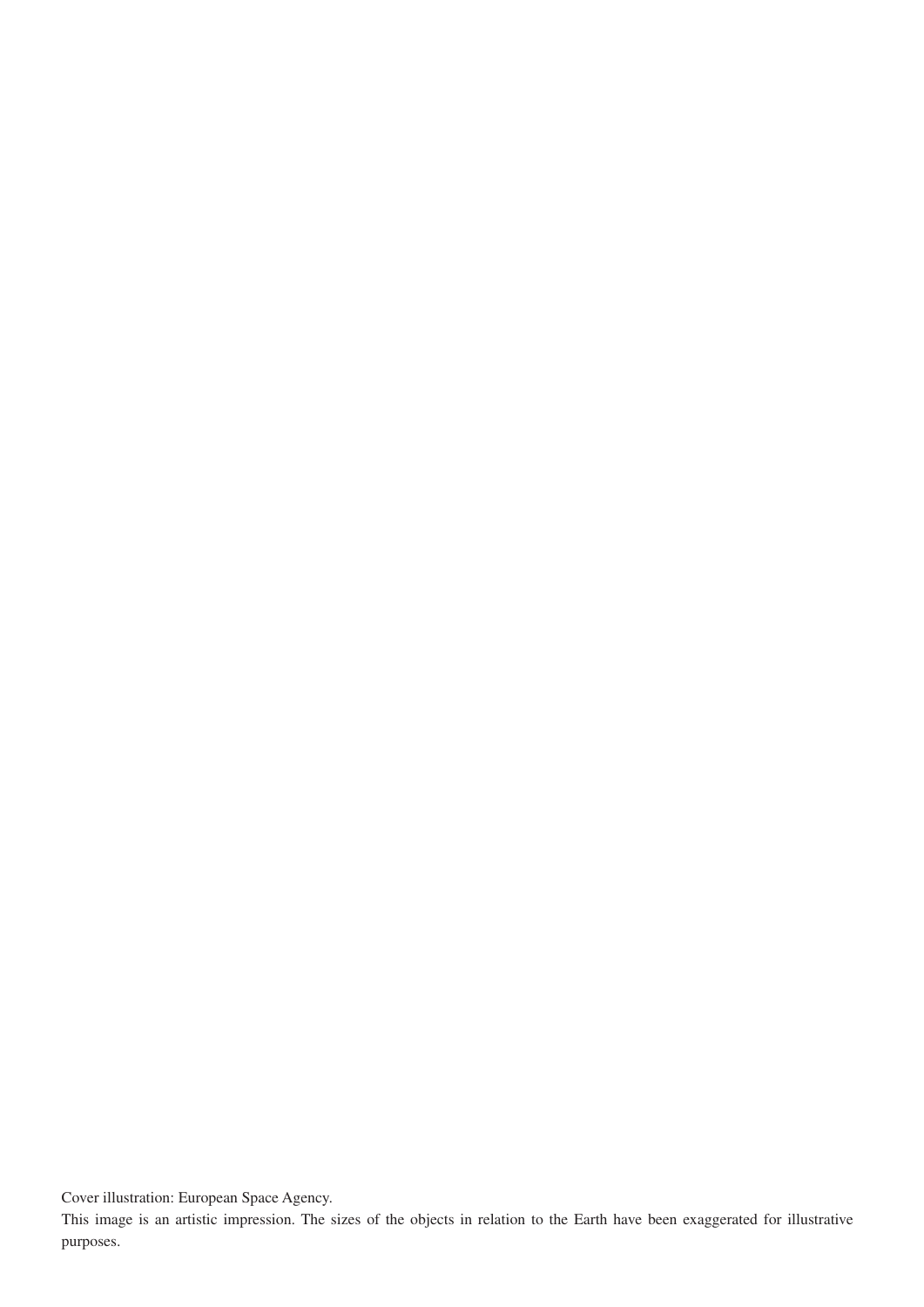# **Space Debris Mitigation Guidelines of the Committee on the Peaceful Uses of Outer Space**



UNITED NATIONS Vienna, 2010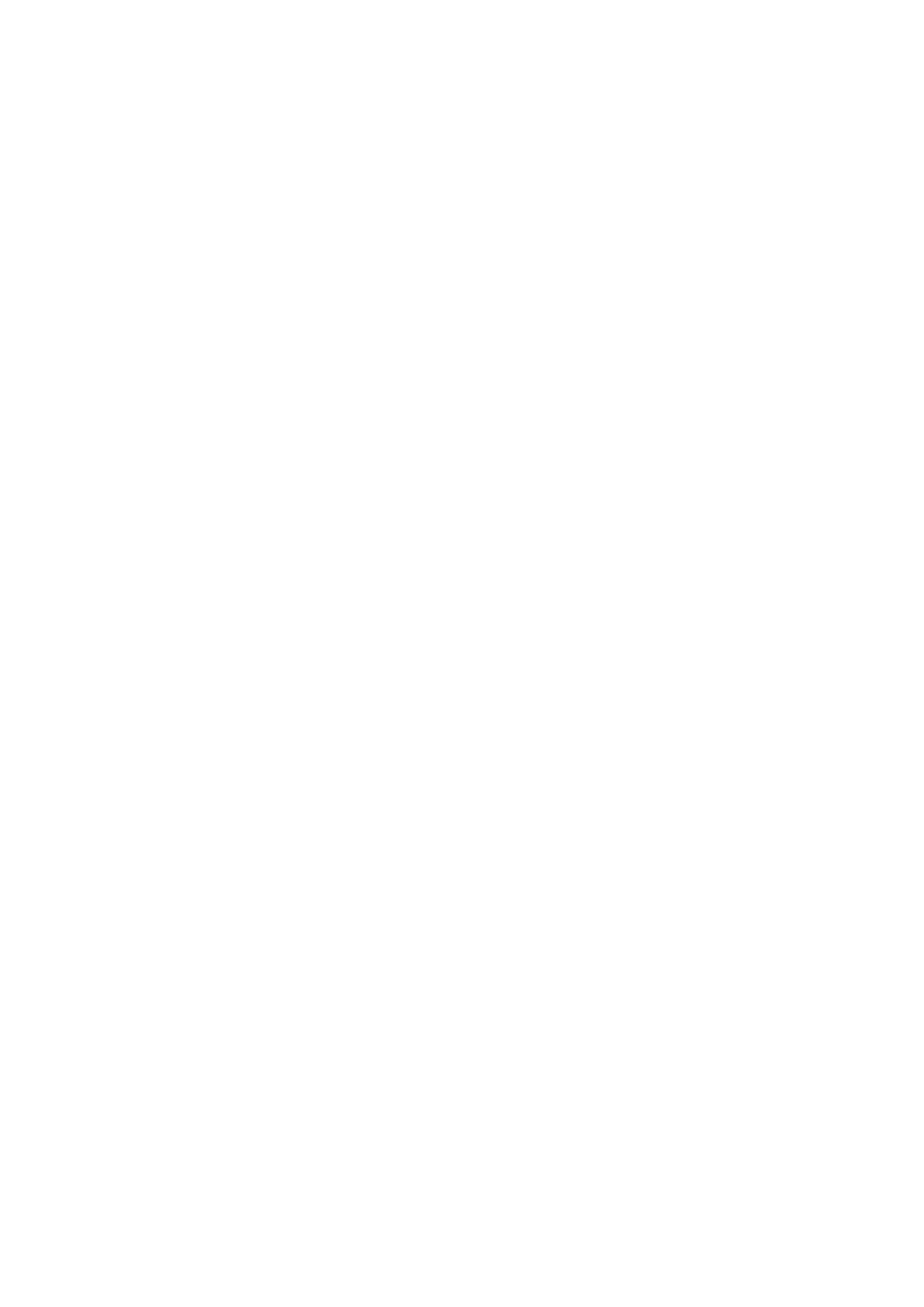# **Preface**

The Space Debris Mitigation Guidelines of the Committee on the Peaceful Uses of Outer Space are the result of many years of work by the Committee and its Scientific and Technical Subcommittee.

At its thirty-first session, in 1994, the Subcommittee considered for the first time, on a priority basis, matters associated with space debris under a new item of its agenda (A/AC.105/571, paras. 63-74). In accordance with the agreement of the Committee, the Subcommittee considered under that item scientific research relating to space debris, including relevant studies, mathematical modelling and other analytical work on the characterization of the space debris environment (A/48/20, para. 87).

In addressing the problem of space debris in its work, the Subcommittee at its thirtysecond session, in 1995, agreed to focus on understanding aspects of research related to space debris, including debris measurement techniques; mathematical modelling of the debris environment; characterizing of the space debris environment; and measures to mitigate the risks of space debris, including spacecraft design measures to protect against space debris. Accordingly, the Subcommittee adopted a multi-year workplan for specific topics to be covered from 1996 to 1998. The Subcommittee agreed that at each session it should review the current operational debris mitigation practices and consider future mitigation methods with regard to cost efficiency (A/AC.105/605, para. 83).

At its thirty-third session, in 1996, the Subcommittee agreed to prepare a technical report on space debris that would be structured according to the specific topics addressed by the workplan during the period 1996-1998 and that the report would be carried forward and updated each year, leading to an accumulation of advice and guidance, in order to establish a common understanding that could serve as the basis for further deliberations of the Committee on that important matter (A/AC.105/637 and Corr. 1, para. 96).

At its thirty-sixth session, in 1999, the Subcommittee adopted the technical report on space debris (A/AC.105/720) and agreed to have it widely distributed, including by making it available to the Third United Nations Conference on the Exploration and Peaceful Uses of Outer Space (UNISPACE III), the Legal Subcommittee at its thirty-ninth session, in 2000, international organizations and other scientific meetings (A/AC.105/736, para. 39).

At its thirty-eighth session, in 2001, the Subcommittee agreed to establish a workplan for the period from 2002 to 2005 (A/AC.105/761, para. 130) with the goal of expediting international adoption of voluntary debris mitigation measures. In addition to the plan to address debris mitigation measures, it was envisaged that member States and international organizations would continue to report on research and other relevant aspects of space debris.

In accordance with that workplan, at the fortieth session of the Subcommittee, in 2003, the Inter-Agency Space Debris Coordination Committee (IADC) presented its proposals on debris mitigation, based on consensus among the IADC members. At the same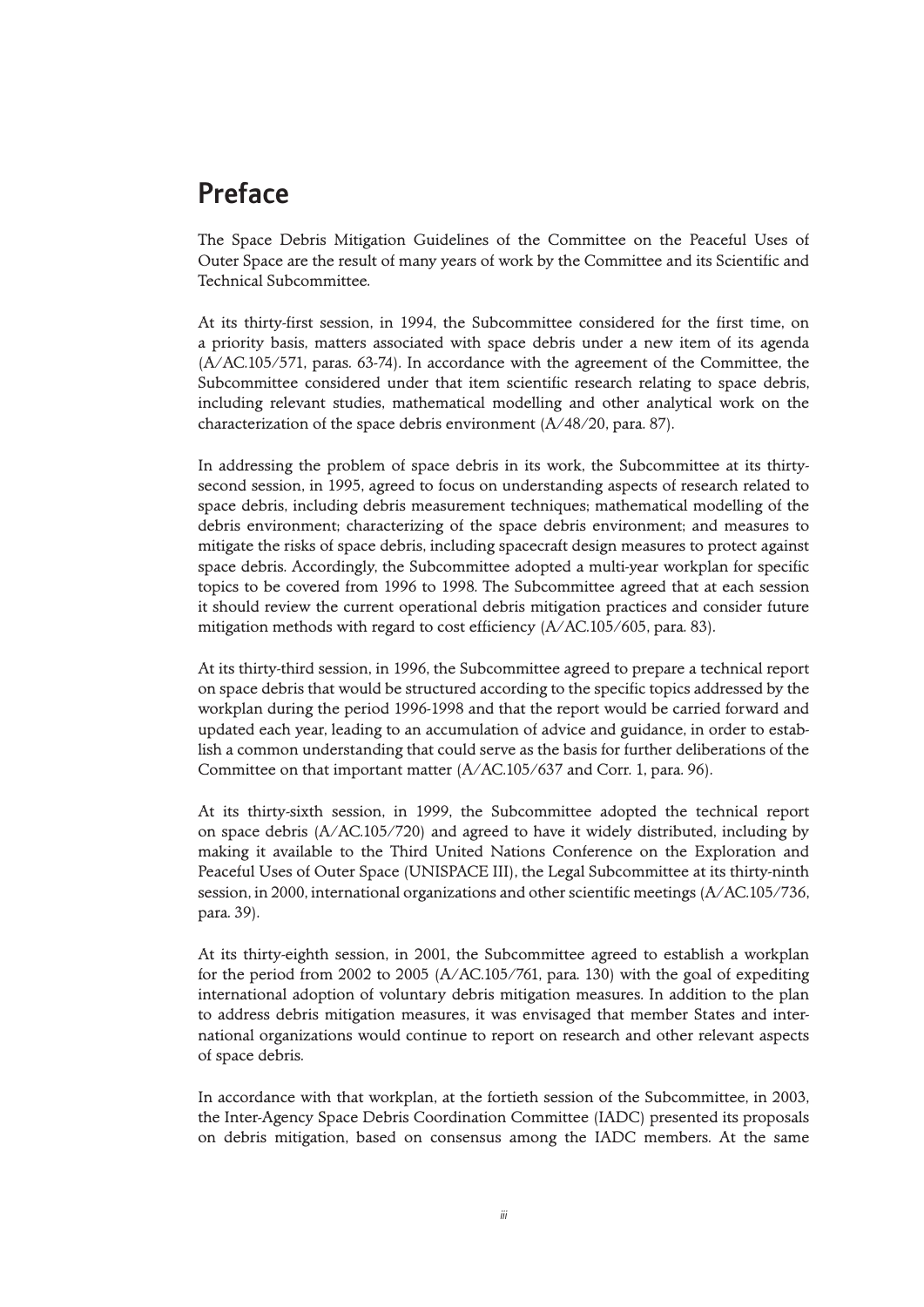session, the Subcommittee began its review of the proposals and discussed means of endorsing their utilization.

At its forty-first session, in 2004, the Subcommittee established a working group to consider comments from member States on the above-mentioned proposals of IADC on debris mitigation. The Working Group recommended that interested member States, observers to the Subcommittee and members of IADC become involved in updating the IADC proposals on space debris mitigation for the Working Group's consideration at the next session of the Subcommittee.

During the forty-second session of the Subcommittee, in 2005, the Working Group agreed on a set of considerations for space debris mitigation guidelines and prepared a new workplan for the period from 2005 to 2007, which was subsequently adopted by the Subcommittee. The Working Group also agreed on the text of the revised draft space debris mitigation guidelines (A/AC.105/848, annex II, paras. 5-6), submitted the text to the Subcommittee for its consideration and recommended that the revised draft space debris mitigation guidelines be circulated at the national level to secure consent for adoption of the guidelines by the Subcommittee at its fortyfourth session, in 2007.

At its forty-fourth session, in 2007, the Subcommittee adopted the space debris mitigation guidelines (A/AC.105/890, para. 99).

At its fiftieth session, in 2007, the Committee endorsed the space debris mitigation guidelines and agreed that its approval of those voluntary guidelines would increase mutual understanding on acceptable activities in space and thus enhance stability in space-related matters and decrease the likelihood of friction and conflict (A/62/20, paras. 118-119).

In its resolution 62/217 of 22 December 2007, the General Assembly endorsed the Space Debris Mitigation Guidelines of the Committee on the Peaceful Uses of Outer Space and agreed that the voluntary guidelines for the mitigation of space debris reflected the existing practices as developed by a number of national and international organizations, and invited Member States to implement those guidelines through relevant national mechanisms.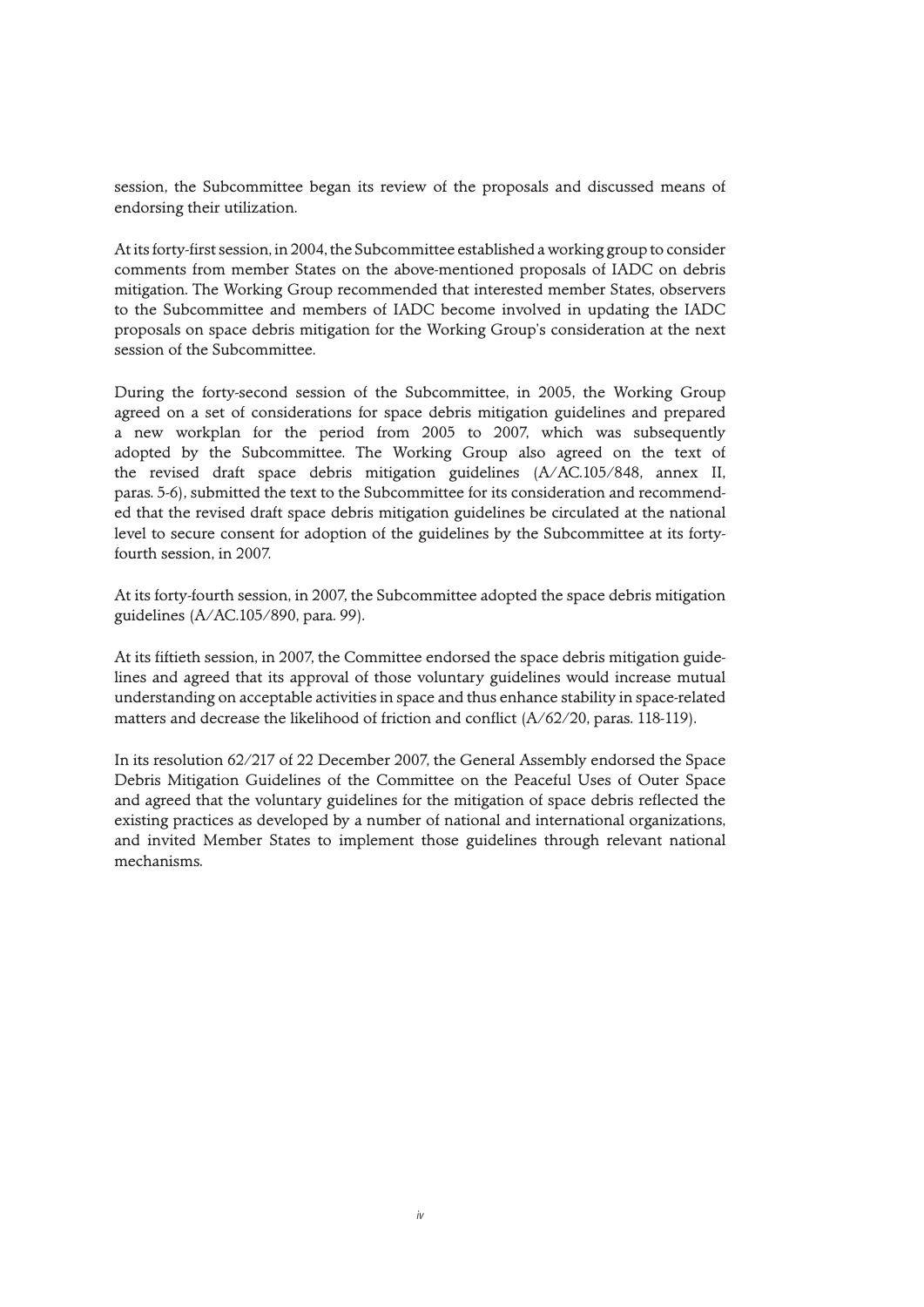# **Space Debris Mitigation Guidelines of the Committee on the Peaceful Uses of Outer Space**

## **1. Background**

Since the Committee on the Peaceful Uses of Outer Space published its Technical Report on Space Debris in  $1999<sup>1</sup>$  it has been a common understanding that the current space debris environment poses a risk to spacecraft in Earth orbit. For the purpose of this document, space debris is defined as all man-made objects, including fragments and elements thereof, in Earth orbit or re-entering the atmosphere, that are non-functional. As the population of debris continues to grow, the probability of collisions that could lead to potential damage will consequently increase. In addition, there is also the risk of damage on the ground, if debris survives Earth's atmospheric re-entry. The prompt implementation of appropriate debris mitigation measures is therefore considered a prudent and necessary step towards preserving the outer space environment for future generations.

Historically, the primary sources of space debris in Earth orbits have been (*a*) accidental and intentional break-ups which produce long-lived debris and (*b*) debris released intentionally during the operation of launch vehicle orbital stages and spacecraft. In the future, fragments generated by collisions are expected to be a significant source of space debris.

Space debris mitigation measures can be divided into two broad categories: those that curtail the generation of potentially harmful space debris in the near term and those that limit their generation over the longer term. The former involves the curtailment of the production of mission-related space debris and the avoidance of break-ups. The latter concerns end-of-life procedures that remove decommissioned spacecraft and launch vehicle orbital stages from regions populated by operational spacecraft.

#### **2. Rationale**

The implementation of space debris mitigation measures is recommended since some space debris has the potential to damage spacecraft, leading to loss of mission, or loss of life in the case of manned spacecraft. For manned flight orbits, space debris mitigation measures are highly relevant due to crew safety implications.

A set of mitigation guidelines has been developed by the Inter-Agency Space Debris Coordination Committee (IADC), reflecting the fundamental mitigation elements of a series of existing practices, standards, codes and handbooks developed by a number of national and international organizations. The Committee on the Peaceful Uses of Outer

<sup>&</sup>lt;sup>1</sup>United Nations publication, Sales No. E.99.I.17.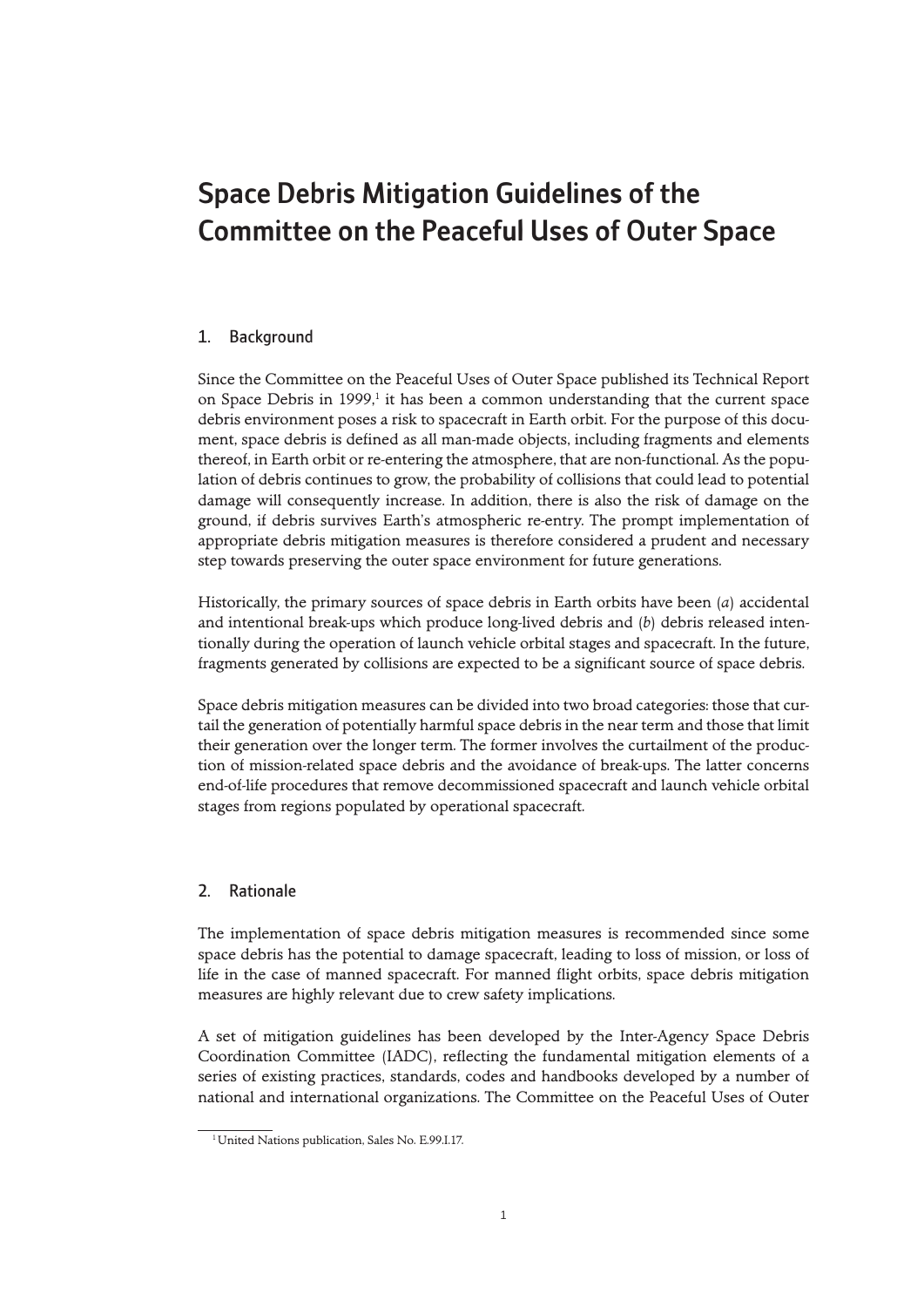**SPACE DEBRIS MITIGATION GUIDELINES OF THE COMMITTEE ON THE PEACEFUL USES OF OUTER SPACE**

Space acknowledges the benefit of a set of high-level qualitative guidelines, having wider acceptance among the global space community. The Working Group on Space Debris was therefore established (by the Scientific and Technical Subcommittee of the Committee) to develop a set of recommended guidelines based on the technical content and the basic definitions of the IADC space debris mitigation guidelines, and taking into consideration the United Nations treaties and principles on outer space.

## **3. Application**

Member States and international organizations should voluntarily take measures, through national mechanisms or through their own applicable mechanisms, to ensure that these guidelines are implemented, to the greatest extent feasible, through space debris mitigation practices and procedures.

These guidelines are applicable to mission planning and the operation of newly designed spacecraft and orbital stages and, if possible, to existing ones. They are not legally binding under international law.

It is also recognized that exceptions to the implementation of individual guidelines or elements thereof may be justified, for example, by the provisions of the United Nations treaties and principles on outer space.

## **4. Space debris mitigation guidelines**

The following guidelines should be considered for the mission planning, design, manufacture and operational (launch, mission and disposal) phases of spacecraft and launch vehicle orbital stages:

Guideline 1: Limit debris released during normal operations

Space systems should be designed not to release debris during normal operations. If this is not feasible, the effect of any release of debris on the outer space environment should be minimized.

During the early decades of the space age, launch vehicle and spacecraft designers permitted the intentional release of numerous mission-related objects into Earth orbit, including, among other things, sensor covers, separation mechanisms and deployment articles. Dedicated design efforts, prompted by the recognition of the threat posed by such objects, have proved effective in reducing this source of space debris.

Guideline 2: Minimize the potential for break-ups during operational phases

Spacecraft and launch vehicle orbital stages should be designed to avoid failure modes which may lead to accidental break-ups. In cases where a condition leading to such a failure is detected, disposal and passivation measures should be planned and executed to avoid break-ups.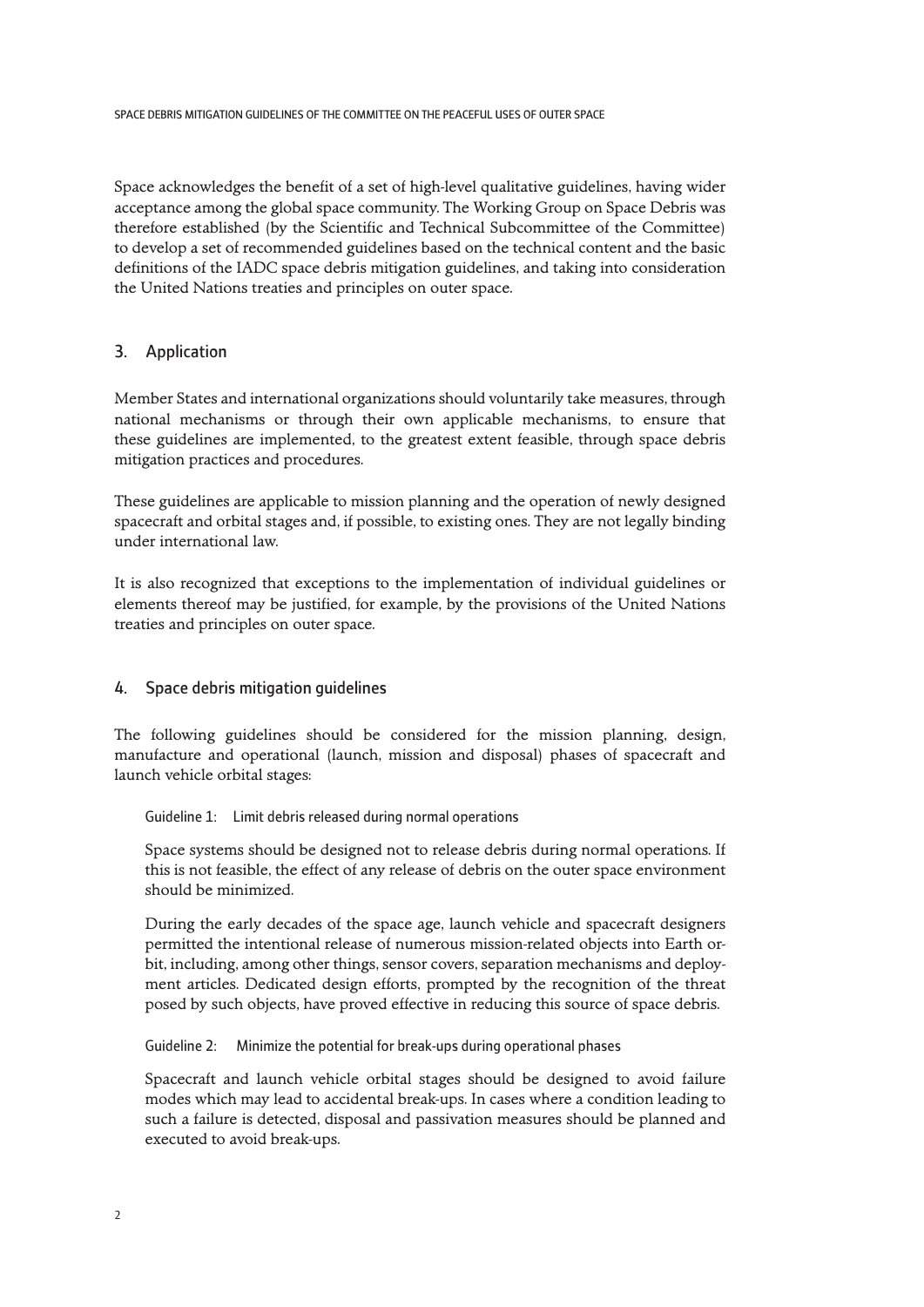Historically, some break-ups have been caused by space system malfunctions, such as catastrophic failures of propulsion and power systems. By incorporating potential break-up scenarios in failure mode analysis, the probability of these catastrophic events can be reduced.

#### Guideline 3: Limit the probability of accidental collision in orbit

In developing the design and mission profile of spacecraft and launch vehicle stages, the probability of accidental collision with known objects during the system's launch phase and orbital lifetime should be estimated and limited. If available orbital data indicate a potential collision, adjustment of the launch time or an on-orbit avoidance manoeuvre should be considered.

Some accidental collisions have already been identified. Numerous studies indicate that, as the number and mass of space debris increase, the primary source of new space debris is likely to be from collisions. Collision avoidance procedures have already been adopted by some member States and international organizations.

#### Guideline 4: Avoid intentional destruction and other harmful activities

Recognizing that an increased risk of collision could pose a threat to space operations, the intentional destruction of any on-orbit spacecraft and launch vehicle orbital stages or other harmful activities that generate long-lived debris should be avoided. When intentional break-ups are necessary, they should be conducted at sufficiently low altitudes to limit the orbital lifetime of resulting fragments.

#### Guideline 5: Minimize potential for post-mission break-ups resulting from stored energy

In order to limit the risk to other spacecraft and launch vehicle orbital stages from accidental break-ups, all on-board sources of stored energy should be depleted or made safe when they are no longer required for mission operations or post-mission disposal.

By far the largest percentage of the catalogued space debris population originated from the fragmentation of spacecraft and launch vehicle orbital stages. The majority of those break-ups were unintentional, many arising from the abandonment of spacecraft and launch vehicle orbital stages with significant amounts of stored energy. The most effective mitigation measures have been the passivation of spacecraft and launch vehicle orbital stages at the end of their mission. Passivation requires the removal of all forms of stored energy, including residual propellants and compressed fluids and the discharge of electrical storage devices.

### Guideline 6: Limit the long-term presence of spacecraft and launch vehicle orbital stages in the low-Earth orbit (LEO) region after the end of their mission

Spacecraft and launch vehicle orbital stages that have terminated their operational phases in orbits that pass through the LEO region should be removed from orbit in a controlled fashion. If this is not possible, they should be disposed of in orbits that avoid their long-term presence in the LEO region.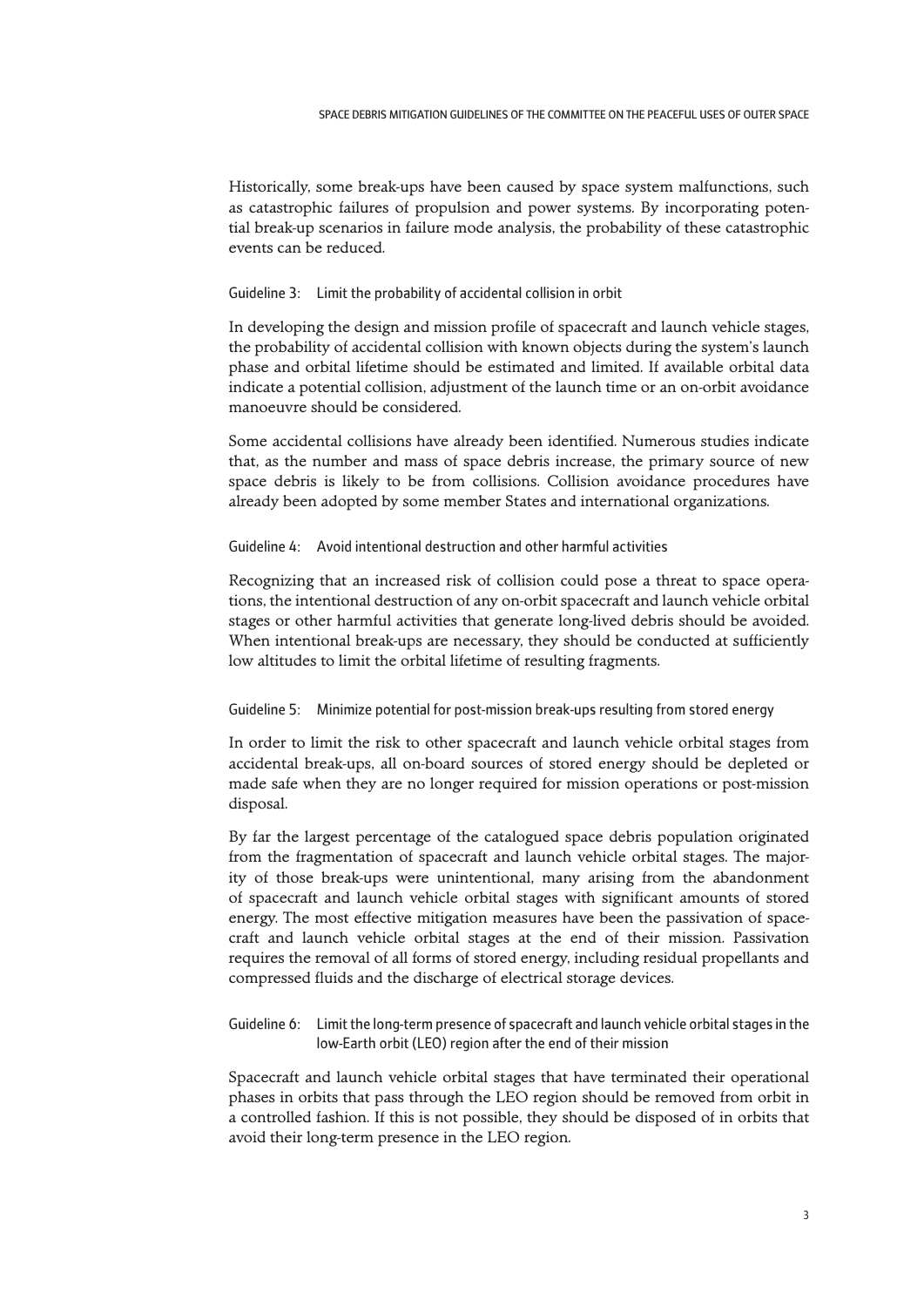When making determinations regarding potential solutions for removing objects from LEO, due consideration should be given to ensuring that debris that survives to reach the surface of the Earth does not pose an undue risk to people or property, including through environmental pollution caused by hazardous substances.

Guideline 7: Limit the long-term interference of spacecraft and launch vehicle orbital stages with the geosynchronous Earth orbit (GEO) region after the end of their mission

Spacecraft and launch vehicle orbital stages that have terminated their operational phases in orbits that pass through the GEO region should be left in orbits that avoid their long-term interference with the GEO region.

For space objects in or near the GEO region, the potential for future collisions can be reduced by leaving objects at the end of their mission in an orbit above the GEO region such that they will not interfere with, or return to, the GEO region.

#### **5. Updates**

Research by Member States and international organizations in the area of space debris should continue in a spirit of international cooperation to maximize the benefits of space debris mitigation initiatives. This document will be reviewed and may be revised, as warranted, in the light of new findings.

### **6. Reference**

The reference version of the IADC space debris mitigation guidelines at the time of the publication of this document is contained in the annex to document  $A/AC.105/$ C.1/L.260.

For more in-depth descriptions and recommendations pertaining to space debris mitigation measures, Member States and international organizations may refer to the latest version of the IADC space debris mitigation guidelines and other supporting documents, which can be found on the IADC website (www.iadc-online.org).